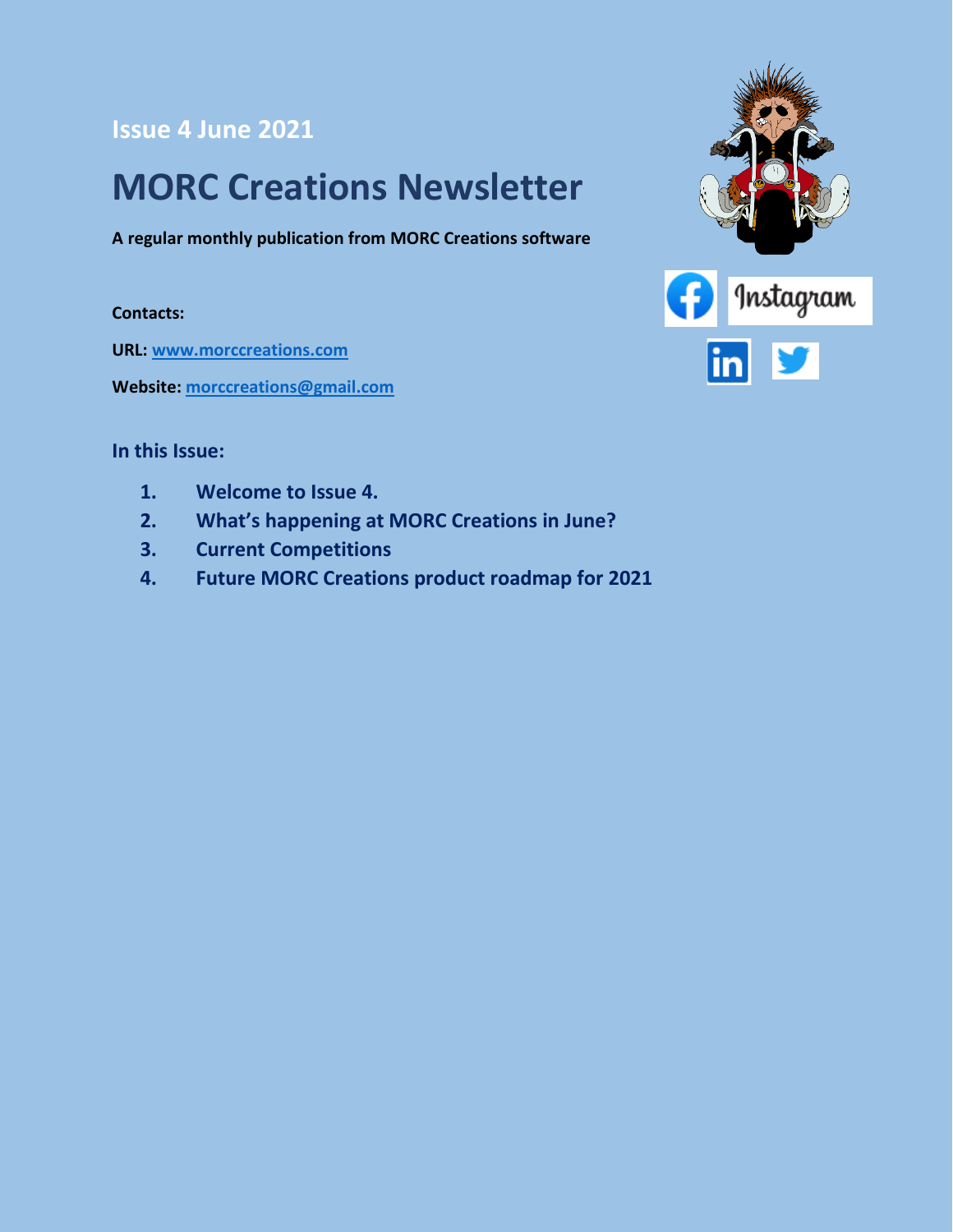

### **1. Welcome to Issue 4**

**Welcome to the 4 th edition of MORC Creations monthly newsletter.**

**Hopefully, you have been following us through both our newsletters and our online postings.** 

**In this newsletter, we will discuss what's been happening at MORC Creations during June including development progress and releases. We will also provide an updated calendar of releases for 2021.**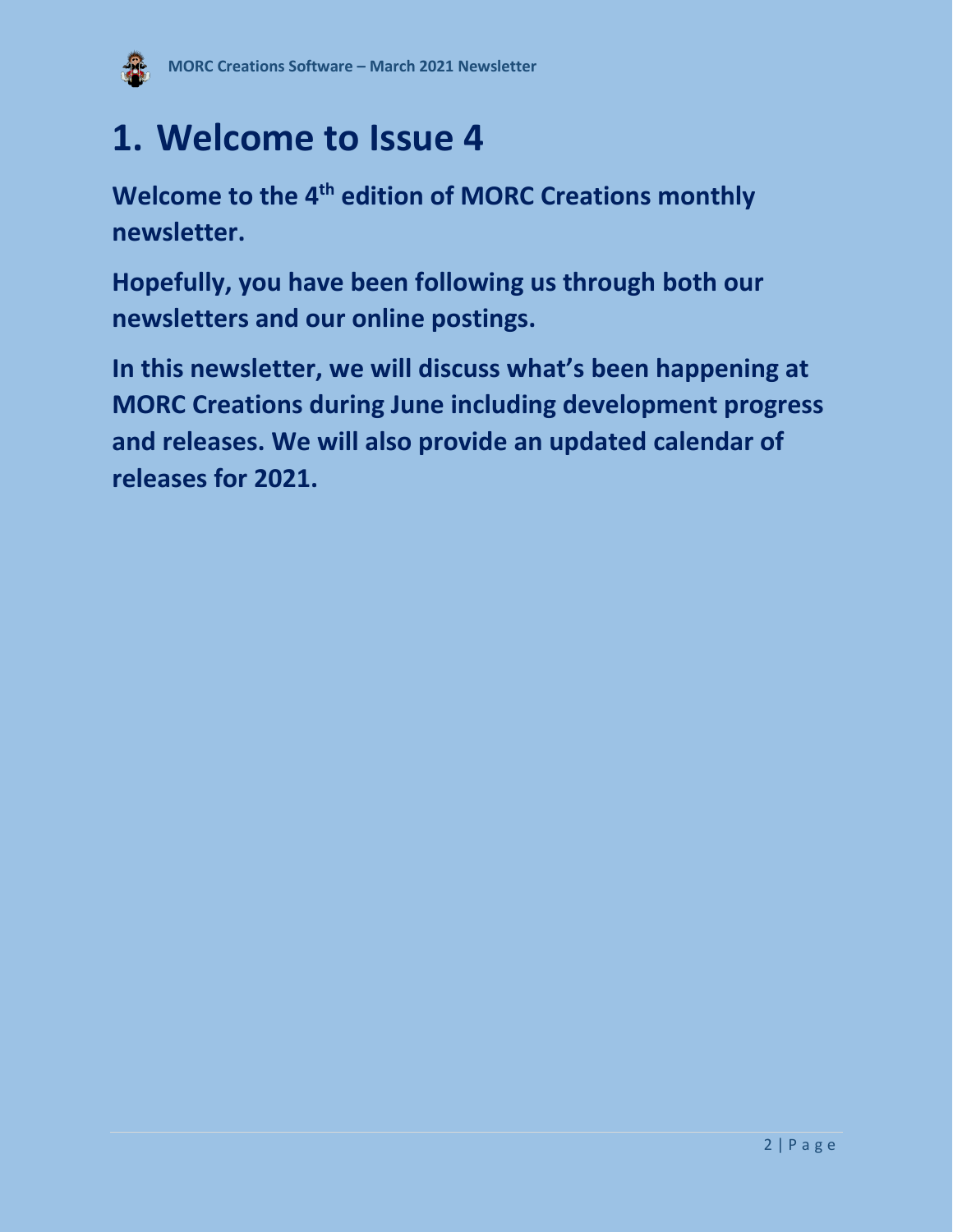

# **2. What's Happening at MORC Creations in June?**

**June has been another busy month for MORC Creations with the release of two new products: our new My Notebook Version 1.0 and My Novel Writer Version 3.0. We have also been working hard on continuing our development of My Research Tracker and My Pet, both of which are due for release in July.**

**My Notebook Version 1 is available for just \$10 and is available at [https://www.morccreations.co/my-notebook,](https://www.morccreations.co/my-notebook) while My Novel Writer Version 3 is available for just \$29.99 and is located at [https://www.morccreations.co/my-novel-writer.](https://www.morccreations.co/my-novel-writer)**

**This month MORC Creations also welcomes our new Social Media Specialist Lauren. Lauren has already demonstrated great design skills during her interview. We are greatly looking forward to seeing lots of fantastic new posts coming from her starting this month and going into the future.**

**Our icon developer Kathleen has also completed creating some more great new icons for My Pet and My Research Tracker, coming out in July.**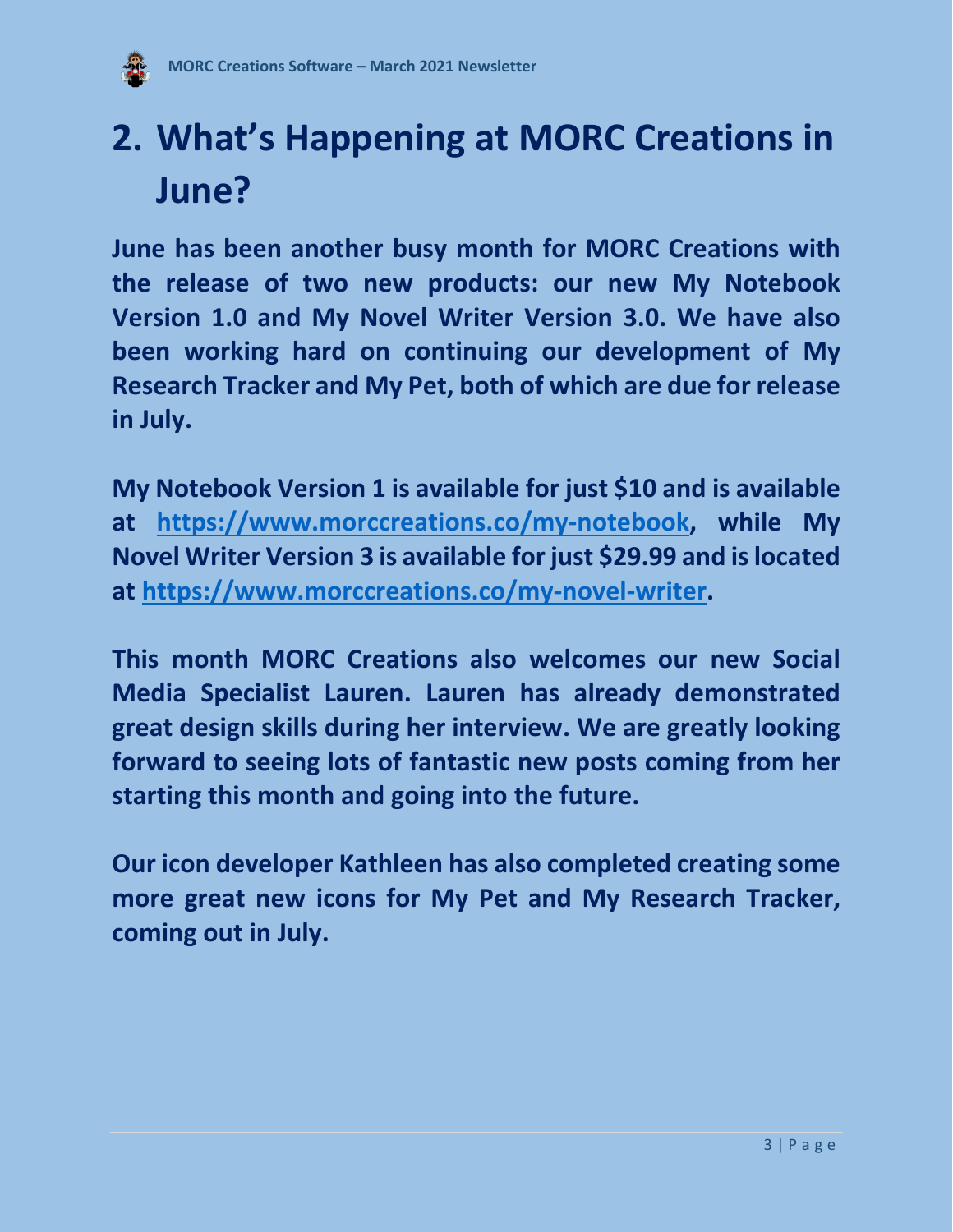

## **3. Current Competitions**

**Don't forget our current competition – Buy a copy of My Puppy or My Kitten and be in the draw for a \$500 gift voucher for Pet Barn, Competition ends 31 st June.** 

**Product can be found at:**

**<https://www.morccreations.co/my-puppy> <https://www.morccreations.co/my-kitten>**

**We are also still running our Universe image caption competition until the end of June and can be found on both our linked-in and Facebook pages.**

[https://www.facebook.com/photo.php?fbid=11750446862887](https://www.facebook.com/photo.php?fbid=1175044686288737&set=pb.100013496497280.-2207520000..&type=3) [37&set=pb.100013496497280.-2207520000..&type=3](https://www.facebook.com/photo.php?fbid=1175044686288737&set=pb.100013496497280.-2207520000..&type=3)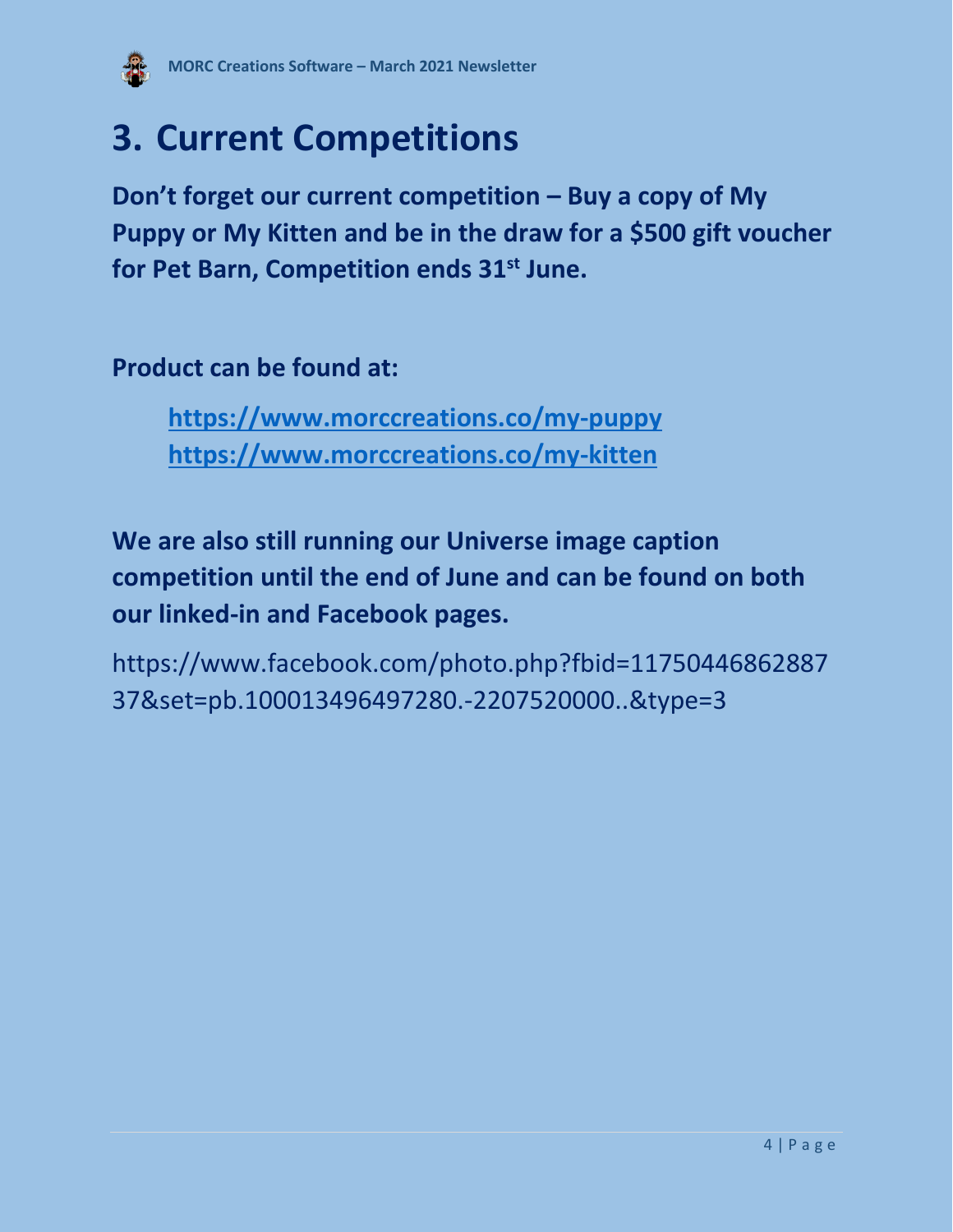

## **4. MORC Creations Product Roadmap For 2021**

**MORC Creations 2021 Release Roadmap:**

**March:**

**My Slot Cars Version 1.0 – released**

**April:**

**My Task Tracker Version 1.0 - released My Puppy Version 1.0 - released**

**May:**

**My Kitten Version 1.0 – released My Collections Version 3.0 - released My Sticky Notes Version 1.0 – released**

**June:**

**My Novel Writer Version 3.0 – released My Notebook Version 1.0 – released**

**July**

**My Research Tracker Version 3.0 My Pet Version 1.0**